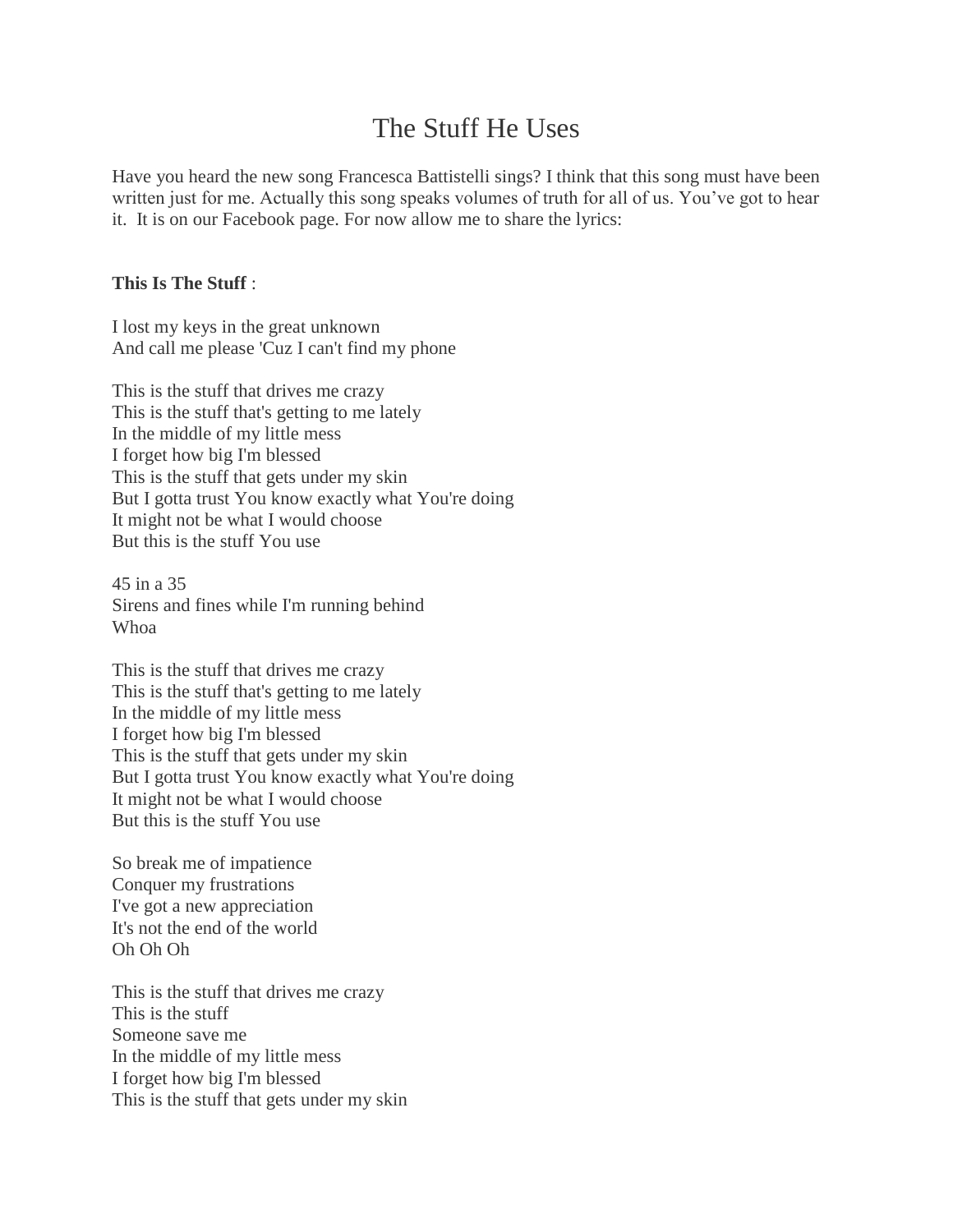And I've gotta trust You know exactly what You're doing It might not be what I would choose But this is the stuff You use

Oh Oh Oh Oh This is the stuff You use

I lost my keys in the great unknown And call me please 'Cuz I can't find my phone

This is the stuff that drives me crazy This is the stuff that's getting to me lately In the middle of my little mess I forget how big I'm blessed This is the stuff that gets under my skin But I gotta trust You know exactly what You're doing It might not be what I would choose But this is the stuff You use

45 in a 35 Sirens and fines while I'm running behind Whoa

This is the stuff that drives me crazy This is the stuff that's getting to me lately In the middle of my little mess I forget how big I'm blessed This is the stuff that gets under my skin But I gotta trust You know exactly what You're doing It might not be what I would choose But this is the stuff You use

So break me of impatience Conquer my frustrations I've got a new appreciation It's not the end of the world Oh Oh Oh

This is the stuff that drives me crazy This is the stuff Someone save me In the middle of my little mess I forget how big I'm blessed This is the stuff that gets under my skin And I've gotta trust You know exactly what You're doing It might not be what I would choose